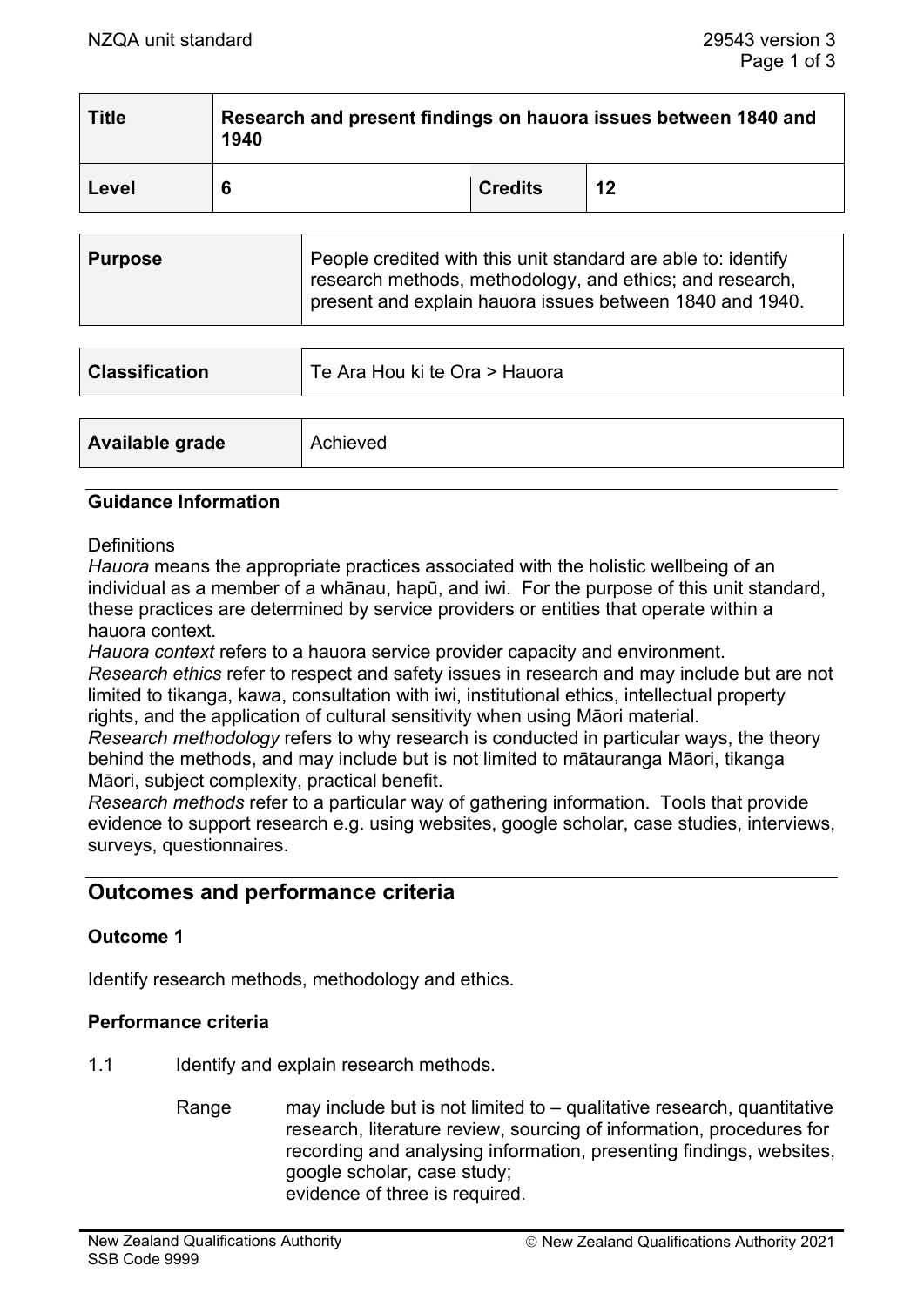- 1.2 Identify and explain research methodology.
	- Range may include but is not limited to critical discourse, kaupapa Māori theory, indigenous methodologies, ahi kā, de-colonising methodologies; evidence of three is required.
- 1.3 Identify and explain research ethics.
	- Range may include but is not limited to tikanga, kawa, ethics committees, social values, confidentiality, data storage, consent, moral codes, copyright, intellectual property, plagiarism, referencing; evidence of three is required.

#### **Outcome 2**

Research hauora issues.

#### **Performance criteria**

- 2.1 Hauora issues are identified.
	- Range issues may include but are not limited to  $-$  smoking, alcohol abuse, diabetes, syphilis, typhoid, influenza, tuberculosis, poliomyelitis, obesity, dental care, cancer, glue ear, Sudden Infant Death Syndrome, meningitis; evidence of three issues is required.
- 2.2 Sources of information are identified.
	- Range sources of information may include but are not limited to  $$ statistics, local and iwi knowledge, organisation involved in issues, key informants, consultation with local iwi and/or hapū; research publications, museum, media; evidence of three sources of information is required.

# **Outcome 3**

Present and explain findings from research.

#### **Performance criteria**

3.1 Presentation of findings from the research

Range methods, methodology and ethics.